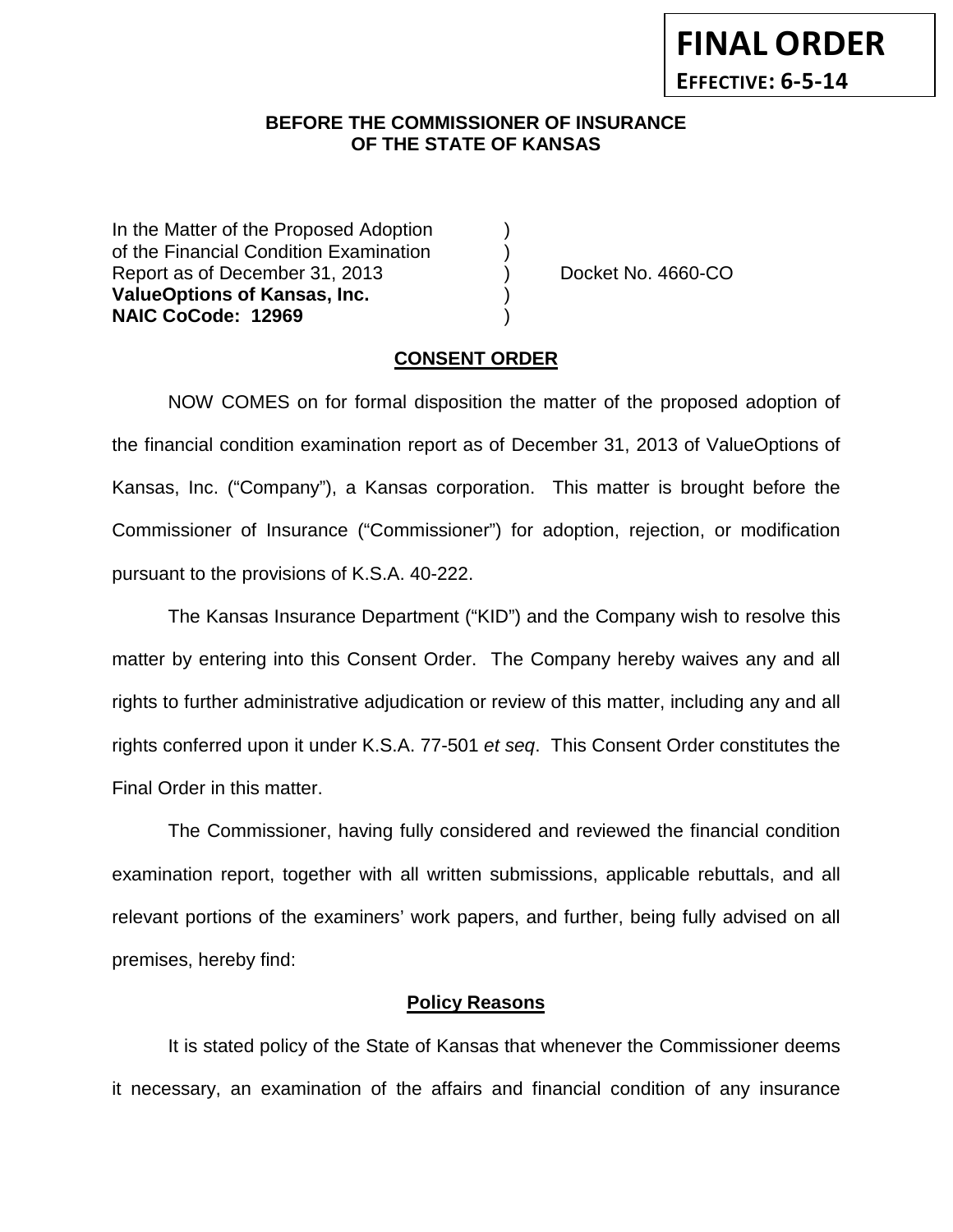company in the process of organization, applying for admission, or doing business in this State can be undertaken. In all cases, such an examination must occur once every five (5) years. Through the examination process, the insurance consuming public will be well served and protected.

#### **Findings of Fact**

1. The Commissioner has jurisdiction over this matter pursuant to K.S.A. 40- 222.

2. An examination of the Company was undertaken by the Kansas Insurance Department and was completed on April 15, 2014.

3. The examiner-in-charge tendered and filed with the KID a verified written report of the examination within thirty (30) days following completion of the examination, to wit; April 15, 2014.

4. Following receipt of the verified report, the KID transmitted the report to the Company on April 28, 2014, with a duly executed notice advising the Company of its opportunity to prepare and submit to the KID a written submission or rebuttal with respect to any and all matters contained in the report. The Company was further advised that any written submission or rebuttal needed to be filed with the KID no later than thirty (30) days after receipt of the verified report.

5. The Company filed a written acceptance of the verified report on May 16, 2014.

6. Based upon the written submission tendered by the Company, the Company took no exceptions to matters contained in the verified report.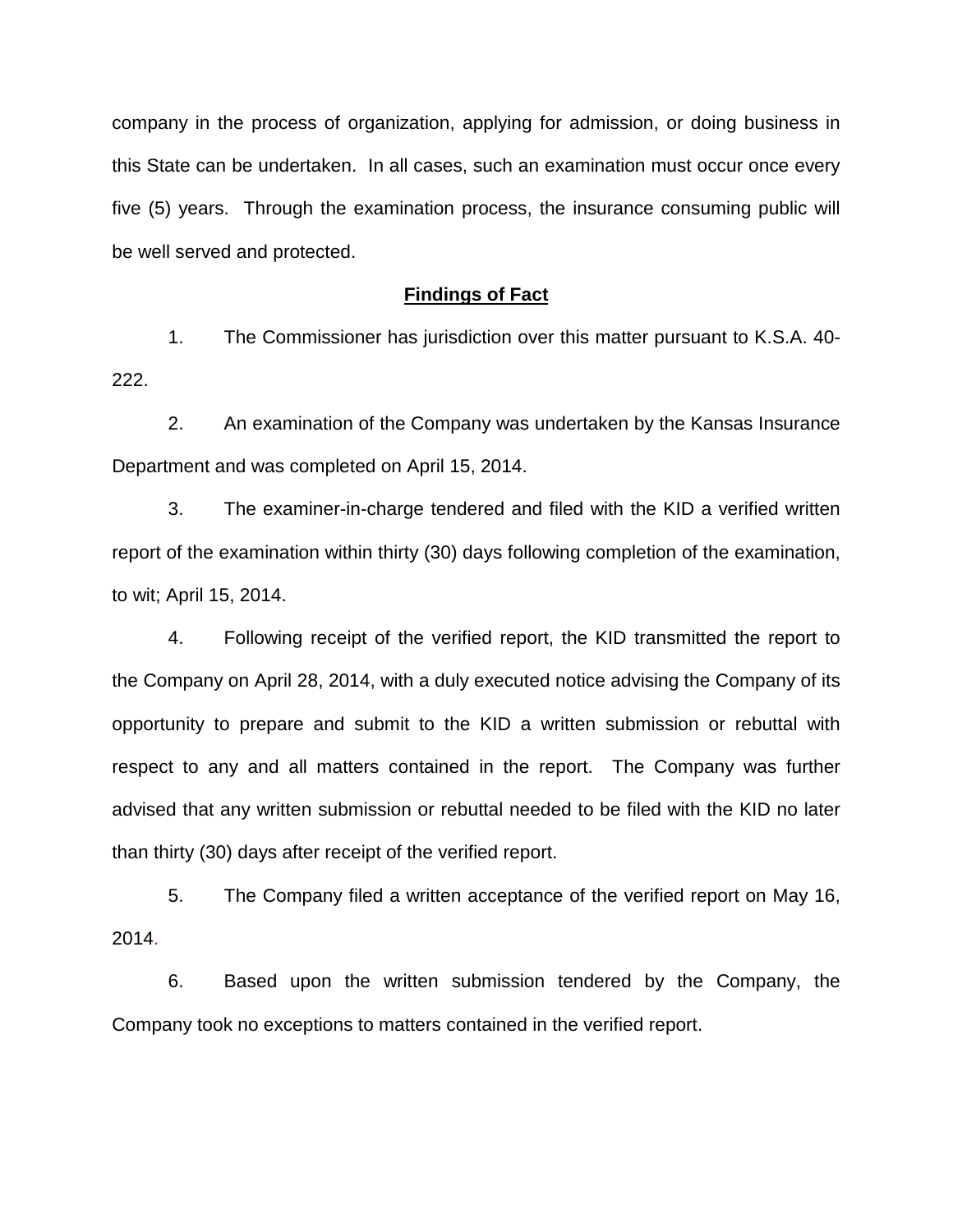7. Within thirty (30) days of the end of the time period allowed for written submission or rebuttal, the Commissioner of Insurance fully reviewed the report, together with all written submissions and rebuttals provided by the Company. The Commissioner further reviewed all relevant workpapers.

8. No other written submissions or rebuttals were submitted by the Company.

## **Conclusion of Law**

9. K.S.A. 40-222(k)(2) provides:

"Within 30 days of the end of the period allowed for the receipt of written submissions or rebuttals, the commissioner shall fully consider and review the report, together with any written submissions or rebuttals and any relevant portions of the examiners workpapers and enter an order:

- (A) Adopting the examination report as filed or with modification or corrections. If the examination report reveals that the company is operating in violation of any law, regulation or prior order of the commissioner, the commissioner may order the company to take any action the commissioner considers necessary and appropriate to cure such violations; or
- (B) rejecting the examination report with directions to the examiners to reopen the examination for purposes of obtaining additional data, documentation or information, and refiling pursuant to subsection (k); or
- (C)call and conduct a fact-finding hearing in accordance with K.S.A. 40- 281 and amendments thereto for purposes of obtaining additional documentation, data, information and testimony."
- 10. Based upon the Findings of Fact enumerated in paragraphs #1 through #8

above, the financial condition examination report as of December 31, 2013 of the Company should be adopted.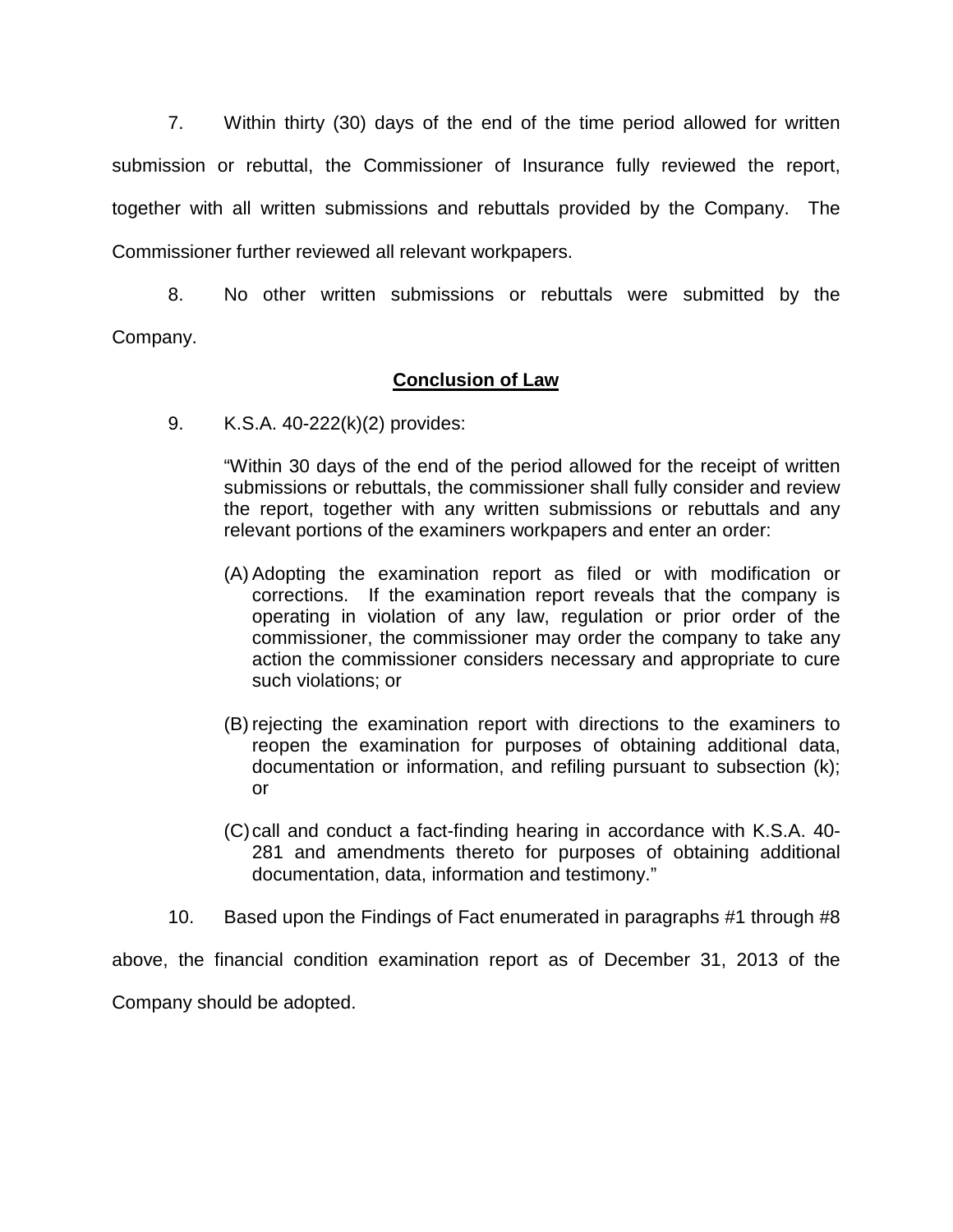# **IT IS THEREFORE, BY THE COMMISSIONER OF INSURANCE, ORDERED THAT:**

1. The financial condition examination report as of December 31, 2013 of the ValueOptions of Kansas, Inc., hereby is adopted.

2. The Commissioner of Insurance retains jurisdiction over this matter to issue any and all further Orders deemed appropriate or to take such further action necessary to dispose of this matter.

**IT IS SO ORDERED THIS \_\_5th\_\_ DAY OF \_\_\_\_June\_\_\_\_, 2014 IN THE CITY OF TOPEKA, COUNTY OF SHAWNEE, STATE OF KANSAS.**



\_/s/ Sandy Praeger\_\_\_\_\_\_\_\_\_\_\_\_\_\_\_\_ Sandy Praeger Commissioner of Insurance

BY:

 $\angle$ /s/ John Wine $\angle$ John Wine General Counsel

**ValueOptions of Kansas, Inc.**

BY:

\_/s/ Heyward Donigan\_\_\_\_\_\_\_\_\_\_\_\_\_\_ Heyward Donigan **President**